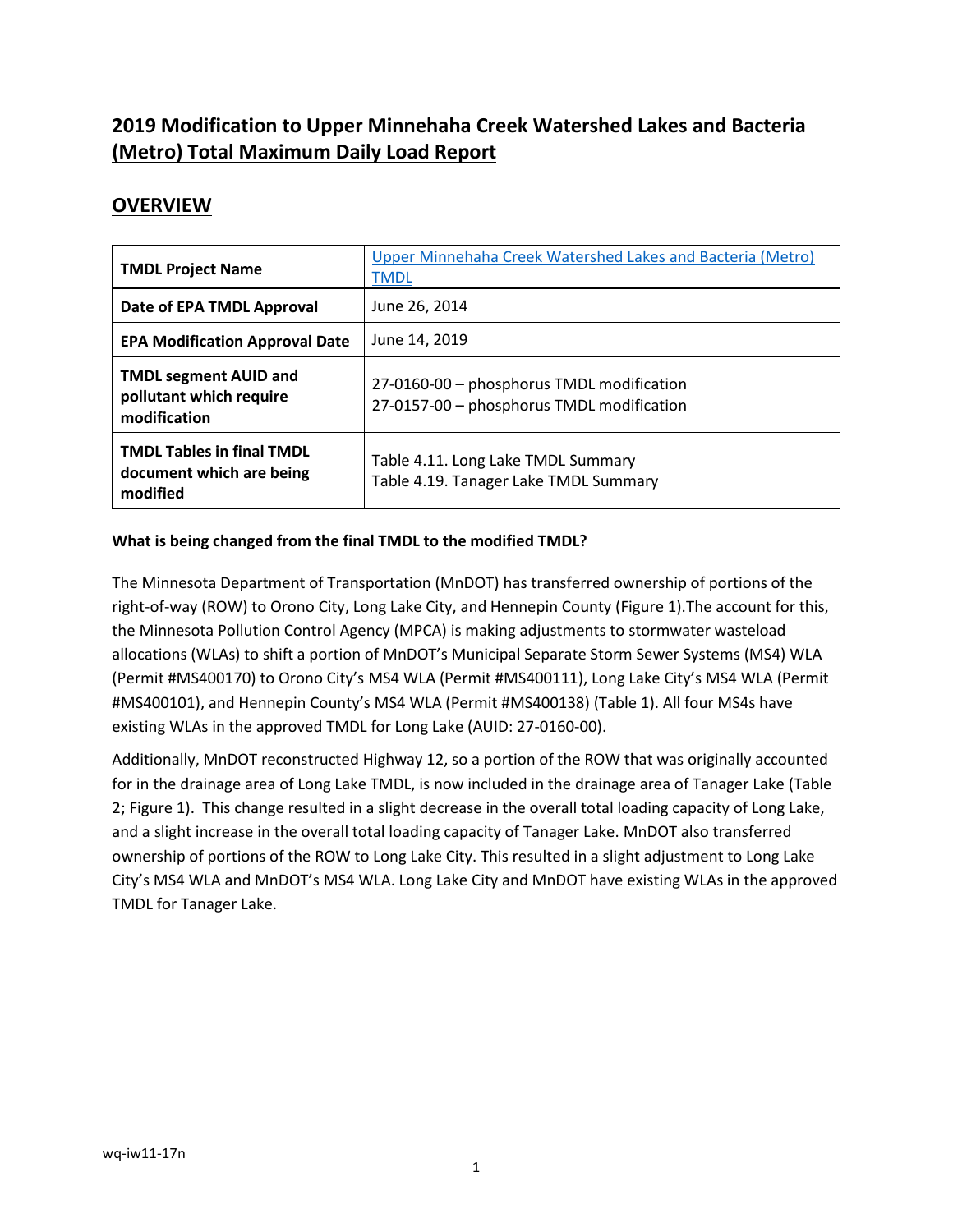| <b>AUID</b> | Reach<br><b>Name</b> | <b>Current MS4s</b><br>included in | <b>MS4 Permit</b><br><b>Number</b> | <b>Adjustment to</b><br><b>MS4 WLA</b> | Impairment |
|-------------|----------------------|------------------------------------|------------------------------------|----------------------------------------|------------|
|             |                      | <b>TMDL</b>                        |                                    |                                        |            |
| 27-0160-00  | Long Lake            | MnDOT MS4                          | MS400105                           | Yes                                    | Phosphorus |
|             |                      | Hennepin                           | MS400138                           | Yes                                    |            |
|             |                      | County MS4                         |                                    |                                        |            |
|             |                      | Orono City MS4                     | MS400111                           | Yes                                    |            |
|             |                      | Plymouth City                      | MS400112                           | <b>No</b>                              |            |
|             |                      | MS4                                |                                    |                                        |            |
|             |                      | Long Lake City                     | MS400101                           | Yes                                    |            |
|             |                      | MS4                                |                                    |                                        |            |
|             |                      | Medina City                        | MS400105                           | <b>No</b>                              |            |
|             |                      | MS4                                |                                    |                                        |            |
| 27-0157-00  | Tanager<br>Lake      | MnDOT MS4                          | MS400105                           | Yes                                    | Phosphorus |
|             |                      | Orono City MS4                     | MS400111                           | <b>No</b>                              |            |
|             |                      | Hennepin                           | MS400138                           | <b>No</b>                              |            |
|             |                      | County                             |                                    |                                        |            |
|             |                      | Long Lake City                     | MS400101                           | Yes                                    |            |

**Table 1. Current regulated MS4s within the TMDL subwatersheds.**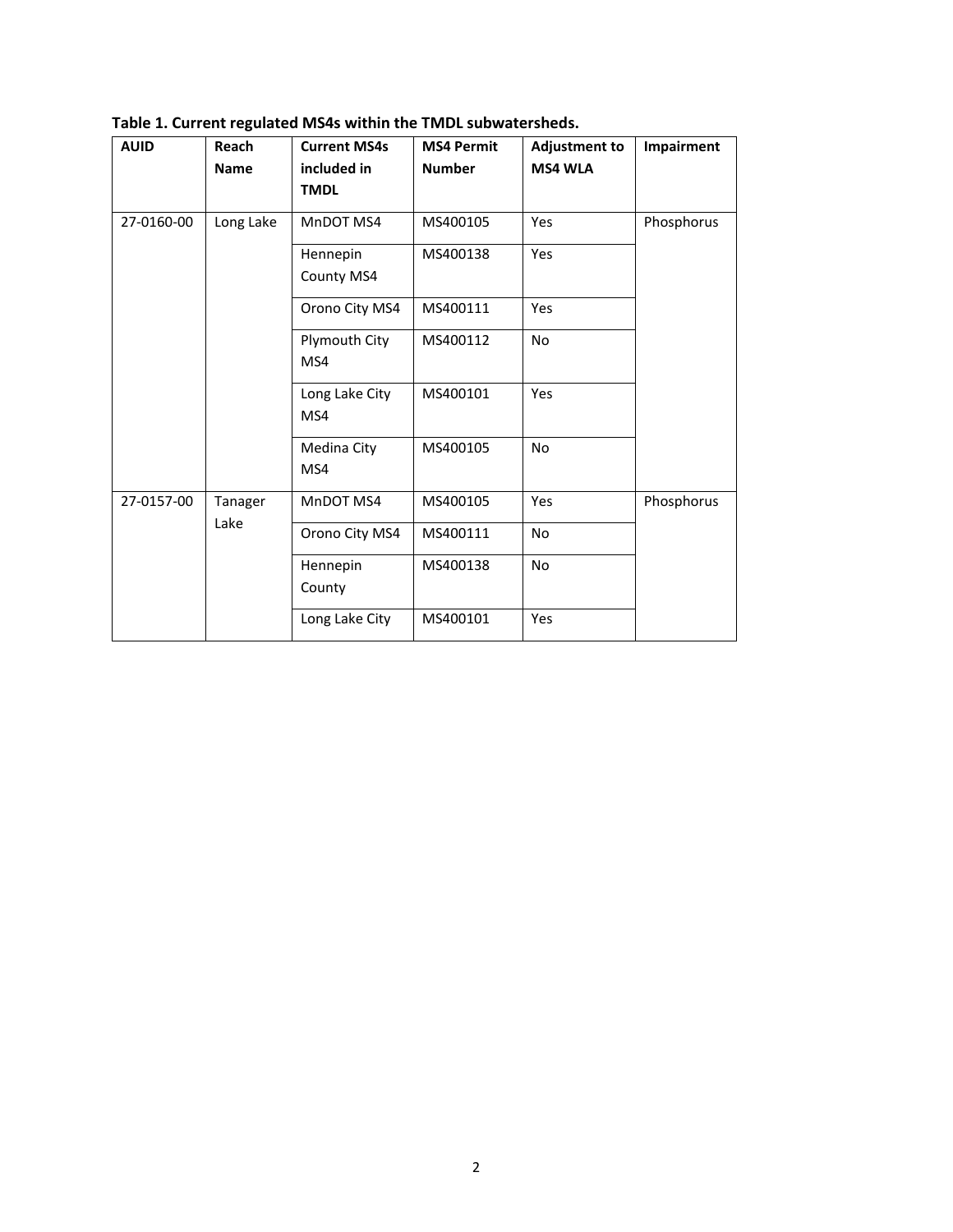| <b>Long Lake Watershed</b>                   | MS4 permit #              | 2014 Area, ac  | 2019 Area, ac | Area change, ac |  |
|----------------------------------------------|---------------------------|----------------|---------------|-----------------|--|
| Orono City MS4                               | MS400111                  | 1,409          | 1,418         | 8               |  |
| <b>Hennepin County</b>                       | MS400138                  | 45             | 46            | $\mathbf{1}$    |  |
| Plymouth City MS4                            | MS400112                  | 0.4            | 0.4           | $\Omega$        |  |
| Long Lake City MS4                           | MS400101                  | 289            | 297           | 8               |  |
| Medina City MS4                              | MS400105                  | 1,817          | 1,817         | $\Omega$        |  |
| <b>MnDOT</b>                                 | MS400170                  | 53             | 17            | $-36$           |  |
| <b>Regulated MS4 Total</b>                   |                           | 3,613          | $-18$         | 3,595           |  |
| Non-regulated watershed                      |                           | 2,355<br>2,355 |               | $\mathbf{0}$    |  |
|                                              | Long Lake Watershed total |                | 5,950         | $-18$           |  |
| <b>Tanager Lake</b><br><b>Watershed Part</b> | MS4 permit #              | 2014 Area, ac  | 2019 Area, ac | Area change, ac |  |
|                                              |                           |                |               |                 |  |
| Orono City MS4                               | MS400111                  | 1,048          | 1,048         | $\Omega$        |  |
| <b>Hennepin County</b>                       | MS400138                  | 39             | 39            | $\Omega$        |  |
| MnDOT                                        | MS400170                  | 23             | 40            | 17              |  |
| Long Lake City MS4                           | MS400101                  | 168            | 169           | $\mathbf{1}$    |  |
| <b>Regulated MS4 Total</b>                   |                           | 1,278          | 1,296         | 18              |  |
| Non-regulated watershed                      |                           | 6,288          | 6,288         | $\mathbf{0}$    |  |
| <b>Tanager Lake Watershed total</b>          |                           | 7,566          | 7,584         | 18              |  |

**Table 2. Long Lake and Tanager Lake Watershed Areas and Area Changes**

\* Changes followed MnDOT's realignment and reconstruction of U.S. Highway 12 through border area between Long Lake and Tanager Lake watersheds. The changes included both (1) MnDOT right-of-way turnbacks to other MS4s, and (2) MnDOT rerouting of some drainage from Long Lake to Tanager Lake.

### **Explanation of modifications:**

Ownership of portions of MnDOT's ROW have been transferred to Orono City, Hennepin County, and Long Lake City. Reconstruction of Highway 12 has resulted in some small changes to the drainage areas of Long Lake and Tanager Lake. The MPCA is proposing the following modifications:

**Long Lake, AUID 27-0160-00:** The MPCA is shifting about 2 lbs/yr of total phosphorus from MnDOT's MS4 WLA to Orono City's MS4 WLA, Long Lake City's MS4 WLA, and Hennepin County's MS4 WLA. The overall total loading capacity of Long Lake has decreased slightly as a result of rerouting of some drainage from Highway 12 from Long Lake to Tanager Lake (See Modified Table 4.11).

**Tanager Lake, AUID 27-0157-00:** The MPCA is shifting about 0.1 lbs/yr of total phosphorus from MnDOT's WLA to Long Lake City's MS4 WLA. The overall total loading capacity of Long Lake has increased slightly as a result of rerouting of some drainage from Highway 12 from Long Lake to Tanager Lake (See Modified Table 4.19).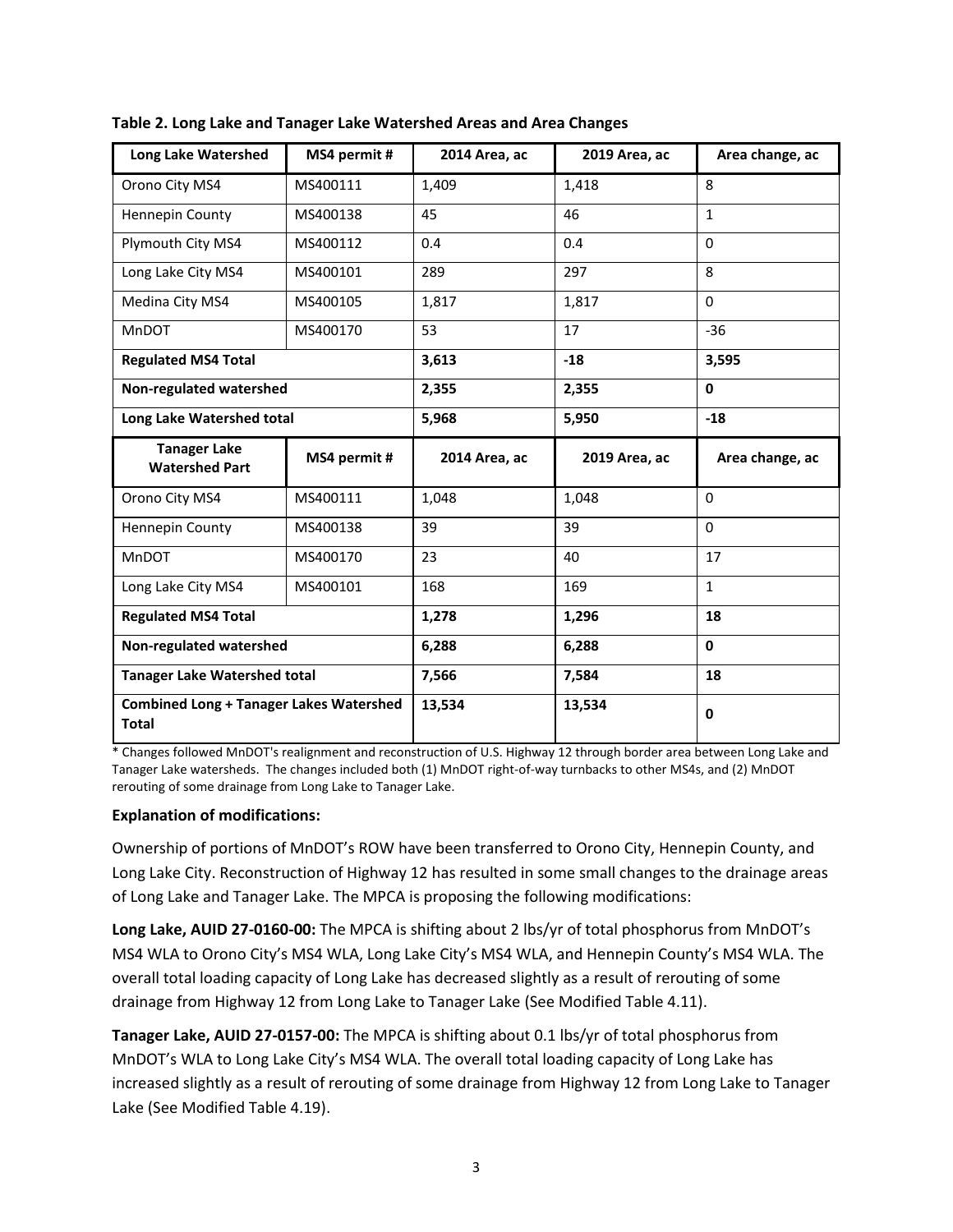### **MnDOT Right of Way and Drainage Areas Long Lake and Tanager Lake**



**Figure 1.** MnDOT right of way, turnback areas, and drainage areas for Long and Tanager Lake watersheds.

**Maps**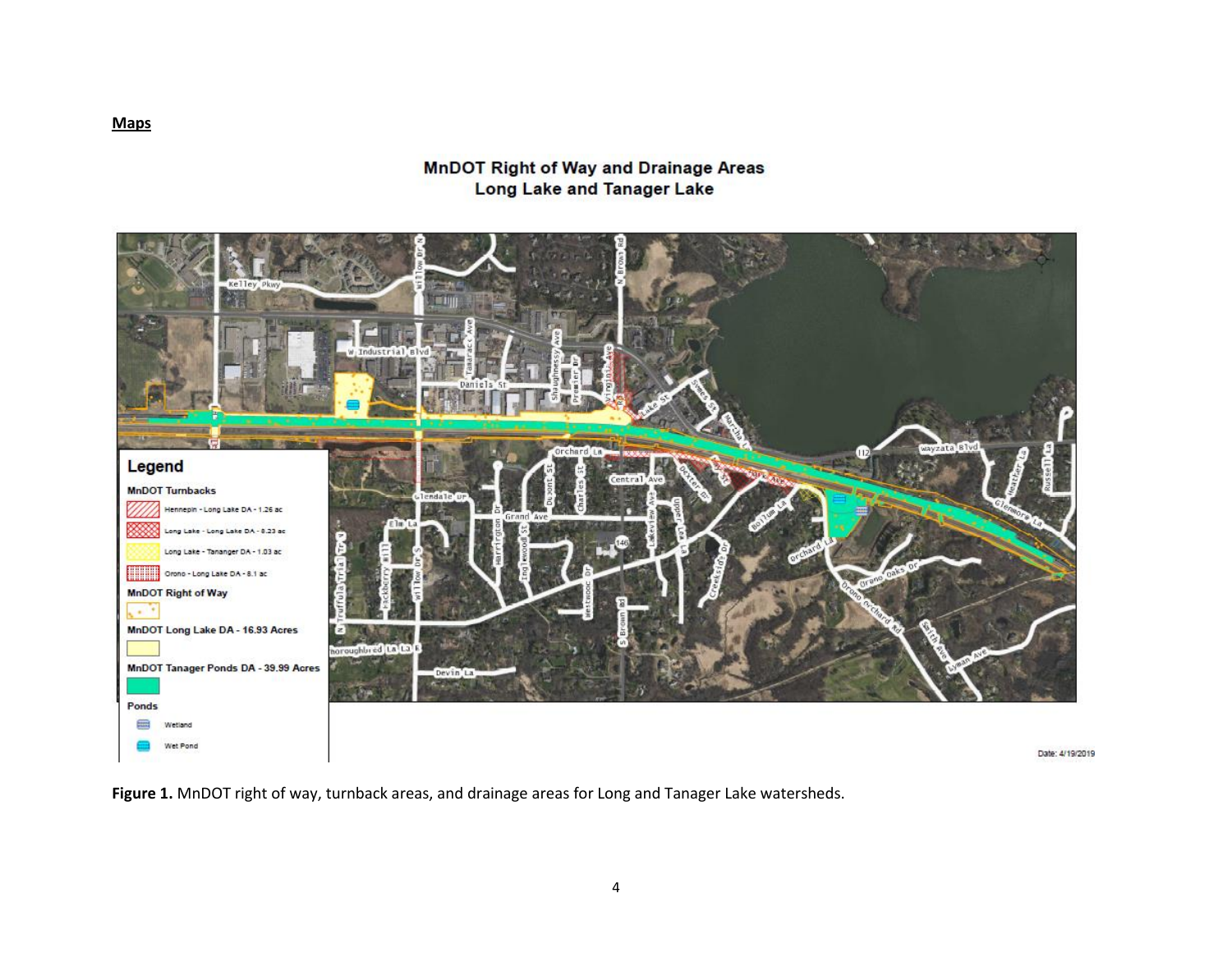|                           |                               | <b>Existing TP Load</b> |              | <b>Allowable TP Load</b> |          | <b>Estimated Load</b><br><b>Reduction</b>             |           |
|---------------------------|-------------------------------|-------------------------|--------------|--------------------------|----------|-------------------------------------------------------|-----------|
|                           |                               | lbs/yr                  | lbs/day      | lbs/yr                   | lbs/day  | lbs/yr                                                | %         |
|                           | <b>TOTAL LOAD</b>             | 1,465                   | 4.01         | 761                      | 2.08     | 743                                                   | 51        |
|                           | <b>Total WLA</b>              | 665                     | 1.82         | 255                      | 0.697    | 411                                                   | 62        |
|                           | Construction/Industrial SW    | 3                       | 0.00812      | 3                        | 0.00812  | $\mathbf{0}$                                          | $\Omega$  |
|                           | Orono City MS4 (MS400111)     | 224                     | 0.614        | 100                      | 0.273    | 125                                                   | 56        |
| Wasteload                 | Hennepin County (MS400138)    | 41                      | 0.113        | 5                        | 0.015    | 36                                                    | 87        |
| <b>Allocation</b>         | Plymouth City MS4 (MS400112)  | 0.036                   | .0001        | .036                     | .0001    | $\mathbf 0$                                           | $\Omega$  |
|                           | Long Lake City MS4 (MS400101) | 164                     | 0.449        | 29                       | 0.079    | 135                                                   | 82        |
|                           | Medina City MS4 (MS400105)    | 216                     | 0.591        | 113                      | 0.309    | 103                                                   | 48        |
|                           | MNDOT (MS400105)              | 17                      | 0.0470       | 5                        | 0.0132   | 12<br>332<br>5<br>0<br>266<br>$\mathbf{0}$<br>0<br>61 | 72        |
|                           | <b>Total LA</b>               | 800                     | 2.19         | 468                      | 1.28     |                                                       | 41        |
|                           | Non-MS4 runoff                | 8                       | 0.0226       | 4                        | 0.00999  |                                                       | 56        |
|                           | <b>SSTS</b>                   | $\mathbf 0$             | $\mathbf{0}$ | $\Omega$                 | $\Omega$ |                                                       | <b>NA</b> |
| Load<br><b>Allocation</b> | Upstream lakes                | 362.88                  | 0.994        | 97                       | 0.265    |                                                       | 73        |
|                           | Atmospheric deposition        | 69                      | 0.188        | 69                       | 0.188    |                                                       | $\Omega$  |
|                           | Groundwater                   | 39                      | 0.106        | 39                       | 0.106    |                                                       | $\Omega$  |
|                           | Internal Load                 | 321.63                  | 0.881        | 261                      | 0.713    |                                                       | 19        |
|                           | <b>MOS</b>                    |                         |              | 38                       | 0.104    |                                                       |           |

### **Tables Original TMDL Table 4.11 Long Lake TMDL Summary (pg. 4-14 of TMDL report)**

### **Modified TMDL Table 4.11 Long Lake TMDL Summary**

|                           |                               | <b>Existing TP Load</b> |              | <b>Allowable TP Load</b> |                                                                                                                                  | <b>Estimated Load</b><br><b>Reduction</b> |             |
|---------------------------|-------------------------------|-------------------------|--------------|--------------------------|----------------------------------------------------------------------------------------------------------------------------------|-------------------------------------------|-------------|
|                           |                               | lbs/yr                  | lbs/day      | lbs/yr                   | lbs/day                                                                                                                          | lbs/yr                                    | %           |
|                           | <b>TOTAL LOAD</b>             | 1,465                   | 4.01         | 759                      | 2.08                                                                                                                             | 744                                       | 51          |
|                           | <b>Total WLA</b>              | 665                     | 1.82         | 253                      | 0.692                                                                                                                            | 413                                       | 62          |
|                           | Construction/Industrial SW    | 3                       | 0.00812      | 3                        | 0.00812                                                                                                                          | $\mathbf{0}$                              | 0           |
|                           | Orono City MS4 (MS400111)     | 224                     | 0.614        | <b>100</b>               | 0.275                                                                                                                            | 124                                       | 55          |
| Wasteload                 | Hennepin County (MS400138)    | 41                      | 0.113        | 6                        | 0.0153                                                                                                                           | 36                                        | 86          |
| <b>Allocation</b>         | Plymouth City MS4 (MS400112)  | 0.036                   | .0001        | .036                     | .0001                                                                                                                            | $\Omega$                                  | $\Omega$    |
|                           | Long Lake City MS4 (MS400101) | 164                     | 0.449        | 30 <sup>°</sup>          | 0.0811                                                                                                                           | 134                                       | 82          |
|                           | Medina City MS4 (MS400105)    | 216                     | 0.591        | 113                      | 0.309                                                                                                                            | 103                                       | 48          |
|                           | MNDOT (MS400105)              | 17                      | 0.0470       | $\overline{2}$           | 0.00418<br>16<br>1.28<br>332<br>0.00999<br>5<br>$\mathbf 0$<br>$\mathbf{0}$<br>0.265<br>266<br>0.188<br>$\mathbf{0}$<br>$\Omega$ | 91                                        |             |
|                           | <b>Total LA</b>               | 800                     | 2.19         | 468                      |                                                                                                                                  |                                           | 41          |
|                           | Non-MS4 runoff                | 8                       | 0.0226       | 4                        |                                                                                                                                  |                                           | 56          |
|                           | <b>SSTS</b>                   | $\mathbf 0$             | $\mathbf{0}$ | $\Omega$                 |                                                                                                                                  |                                           | NA          |
| Load<br><b>Allocation</b> | Upstream lakes                | 362.88                  | 0.994        | 97                       |                                                                                                                                  |                                           | 73          |
|                           | Atmospheric deposition        | 69                      | 0.188        | 69                       |                                                                                                                                  |                                           | 0           |
|                           | Groundwater                   | 39                      | 0.106        | 39                       | 0.106                                                                                                                            |                                           | $\mathbf 0$ |
|                           | Internal Load                 | 321.63                  | 0.881        | 261                      | 0.713                                                                                                                            | 61                                        | 19          |
|                           | <b>MOS</b>                    |                         |              | 38                       | 0.104                                                                                                                            |                                           |             |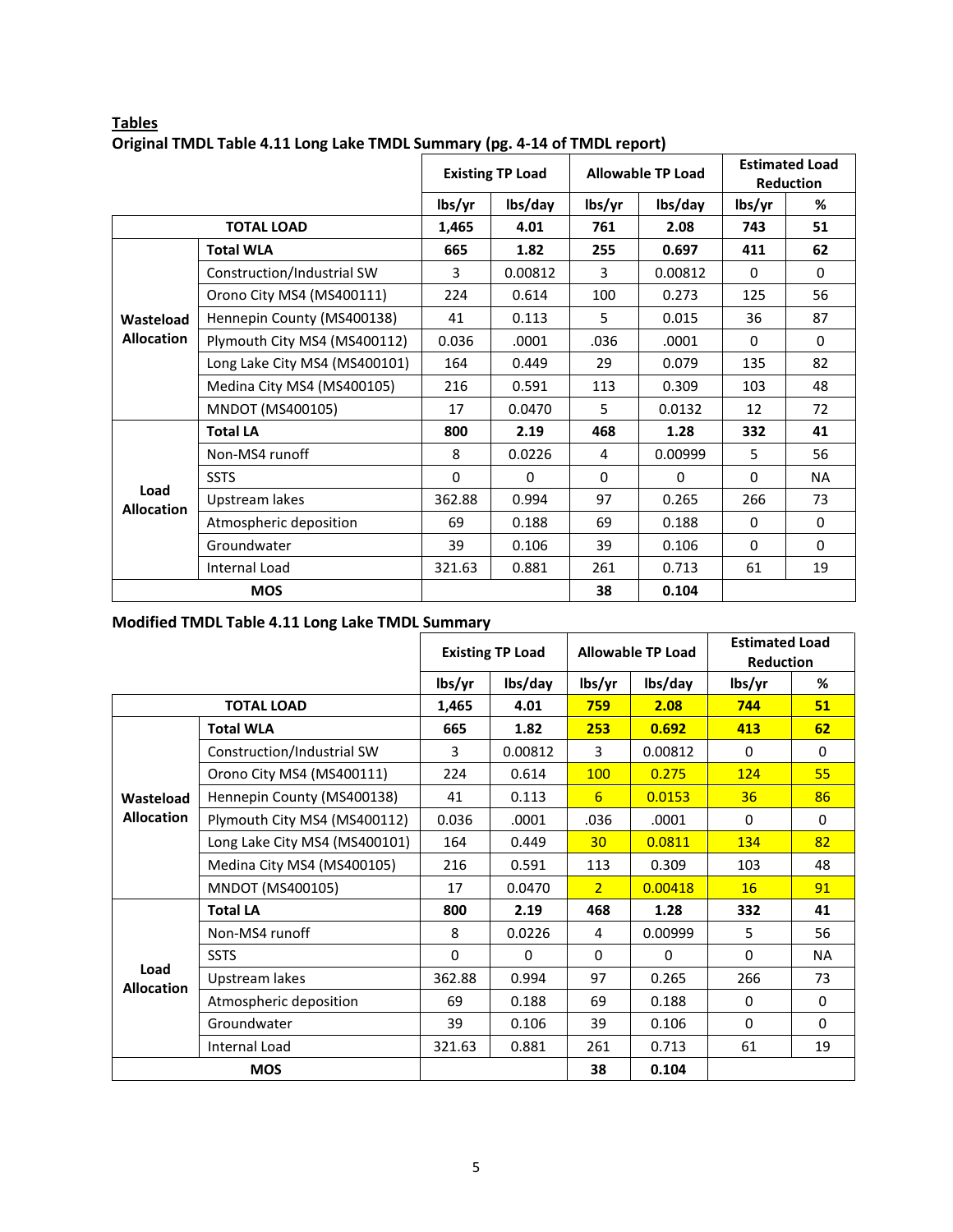Note: The existing load reflects the conditions at the time of the original TMDL. The modified estimated load reduction for MnDOT MS4 is 3.9 lbs/yr (72%).

|                           |                               | <b>Existing TP Load</b> |          | <b>Allowable TP Load</b> |                                                            | <b>Estimated Load</b><br><b>Reduction</b>            |           |
|---------------------------|-------------------------------|-------------------------|----------|--------------------------|------------------------------------------------------------|------------------------------------------------------|-----------|
|                           |                               | lbs/yr                  | lbs/day  | lbs/yr                   | lbs/day                                                    | lbs/yr                                               | %         |
|                           | total load                    | 1,178                   | 3.22     | 447                      | 1.22                                                       | 753                                                  | 64        |
|                           | total WLA                     | 174                     | 0.477    | 68                       | 0.187                                                      | 106                                                  | 61        |
|                           | C/I SW                        | 0.9                     | 0.00249  | 0.9                      | 0.00249                                                    | 0                                                    | $\Omega$  |
| Wasteload                 | Orono City MS4 (MS400111)     | 114                     | 0.312    | 55                       | 0.151                                                      | 59                                                   | 51        |
| <b>Allocation</b>         | Hennepin County (MS400138)    | 7                       | 0.0180   | $\overline{2}$           | 0.00562                                                    | 5                                                    | 69        |
|                           | MNDOT (MS400105)              | $\overline{7}$          | 0.0197   | 1                        | 0.00333                                                    | 6                                                    | 83        |
|                           | Long Lake City MS4 (MS400101) | 46                      | 0.125    | 9                        | 0.0242                                                     | 37<br>647<br>0.1<br>0<br>480<br>0<br>$\Omega$<br>167 | 81        |
|                           | total LA                      | 1,003                   | 2.75     | 356                      | 0.975                                                      |                                                      | 64        |
|                           | Non-MS4 runoff                | 0.2                     | 0.000640 | 0.1                      | 0.000335<br>$\Omega$<br>0.705<br>0.0352<br>0.0382<br>0.196 | 48                                                   |           |
|                           | <b>SSTS</b>                   | 0                       | $\Omega$ | $\Omega$                 |                                                            |                                                      | <b>NA</b> |
| Load<br><b>Allocation</b> | Upstream lakes                | 737                     | 2.02     | 258                      |                                                            |                                                      | 65        |
|                           | Atmospheric deposition        | 13                      | 0.0352   | 13                       |                                                            |                                                      | $\Omega$  |
|                           | Groundwater                   | 14                      | 0.0382   | 14                       |                                                            |                                                      | $\Omega$  |
|                           | Internal Load                 | 239                     | 0.654    | 72                       |                                                            |                                                      | 70        |
|                           | <b>MOS</b>                    |                         |          | 22                       | 0.0612                                                     |                                                      |           |

#### **Original TMDL Table 4.19. Tanager Lake TMDL Summary (pg. 4-18 in TMDL report)**

#### **Modified TMDL Table 4.19. Tanager Lake TMDL Summary**

|                           |                               | <b>Existing TP Load</b> |              |                | <b>Allowable TP Load</b> | <b>Estimated Load</b><br><b>Reduction</b>                                      |           |
|---------------------------|-------------------------------|-------------------------|--------------|----------------|--------------------------|--------------------------------------------------------------------------------|-----------|
|                           |                               | lbs/yr                  | lbs/day      | lbs/yr         | lbs/day                  | lbs/yr                                                                         | %         |
|                           | total load                    | 1,178                   | 3.22         | 448            | 1.23                     | 752                                                                            | 64        |
|                           | total WLA                     | 174                     | 0.477        | 70             | 0.191                    | 104                                                                            | 60        |
|                           | $C/I$ SW                      | 0.9                     | 0.00249      | 0.9            | 0.00249                  | $\Omega$                                                                       | $\Omega$  |
| Wasteload                 | Orono City MS4 (MS400111)     | 114                     | 0.312        | 55             | 0.151                    | 59                                                                             | 51        |
| <b>Allocation</b>         | Hennepin County (MS400138)    | 7                       | 0.0180       | $\overline{2}$ | 0.00562                  | 5                                                                              | 69        |
|                           | <b>MNDOT (MS400105)</b>       | 7                       | 0.0197       | $\overline{3}$ | 0.00760                  | $\overline{4}$                                                                 | 61        |
|                           | Long Lake City MS4 (MS400101) | 46                      | 0.125        | 9              | 0.0244                   | 37<br>647<br>0.1<br>$\mathbf{0}$<br>480<br>$\mathbf{0}$<br>$\mathbf{0}$<br>167 | 81        |
|                           | total LA                      | 1,003                   | 2.75         | 356            | 0.975                    |                                                                                | 64        |
|                           | Non-MS4 runoff                | 0.2                     | 0.000640     | 0.1            | 0.000335                 |                                                                                | 48        |
|                           | <b>SSTS</b>                   | $\Omega$                | $\mathbf{0}$ | $\Omega$       | $\Omega$                 |                                                                                | <b>NA</b> |
| Load<br><b>Allocation</b> | Upstream lakes                | 737                     | 2.02         | 258            | 0.705                    |                                                                                | 65        |
|                           | Atmospheric deposition        | 13                      | 0.0352       | 13             | 0.0352                   |                                                                                | $\Omega$  |
|                           | Groundwater                   | 14                      | 0.0382       | 14             | 0.0382                   |                                                                                | $\Omega$  |
|                           | Internal Load                 | 239                     | 0.654        | 72             | 0.196                    |                                                                                | 70        |
|                           | <b>MOS</b>                    |                         |              | 22             | 0.0612                   |                                                                                |           |

Note: The existing load reflects the conditions at the time of the original TMDL. The modified estimated load reduction for MnDOT MS4 is 10.0 lbs/yr (78%)